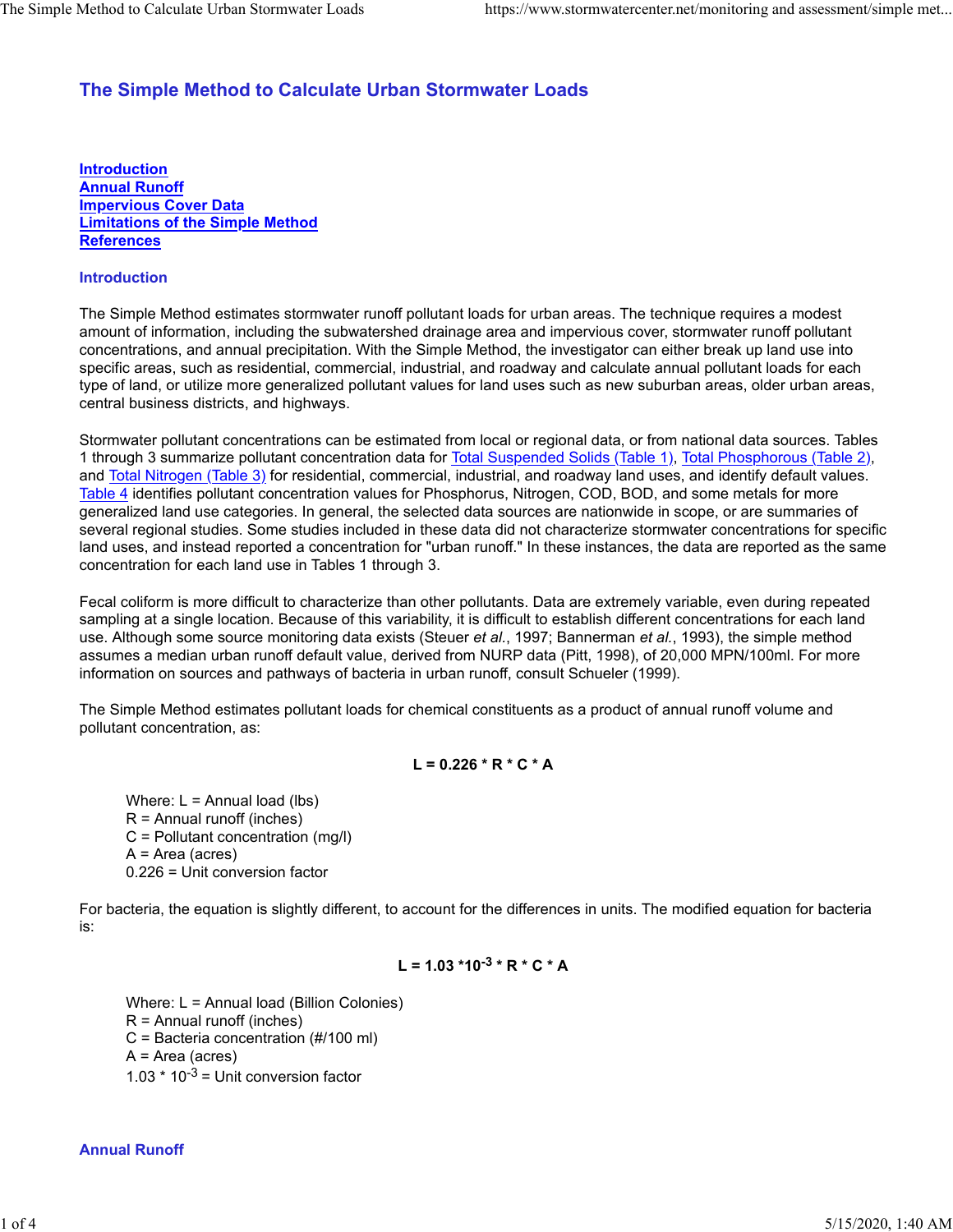The Simple Method calculates annual runoff as a product of annual runoff volume, and a runoff coefficient (Rv). Runoff volume is calculated as:

$$
R = P * P_j * Rv
$$

Where: R = Annual runoff (inches) P = Annual rainfall (inches)  $P_j$  = Fraction of annual rainfall events that produce runoff (usually 0.9)  $\,$ Rv = Runoff coefficient

In the Simple Method, the runoff coefficient is calculated based on impervious cover in the subwatershed. This relationship is shown in Figure 1. Although there is some scatter in the data, watershed imperviousness does appear to be a reasonable predictor of Rv.



#### Relationship Between Watershed Imperviousness (I) and the Storm Runoff Coefficient (Rv) (Source: Schueler, 1987)

The following equation represents the best fit line for the dataset (N=47,  $R^2$ =0.71).

#### **Rv=0.05+0.9Ia**

Where: Ia = Impervious fraction

## **Impervious Cover Data**

The model uses different impervious cover values for separate land uses within a subwatershed. Representative impervious cover data, along with Model default values, are presented in Table 5. A study is currently being conducted by the Center for Watershed Protection under a grant from the U.S. Environmental Protection Agency to update impervious cover estimates for these and other land uses. The results of this study will be available by 2001. In addition, some jurisdictions may have detailed impervious cover information if they maintain a detailed land use/land cover GIS database.

### **Limitations of the Simple Method**

The Simple Method should provide reasonable estimates of changes in pollutant export resulting from urban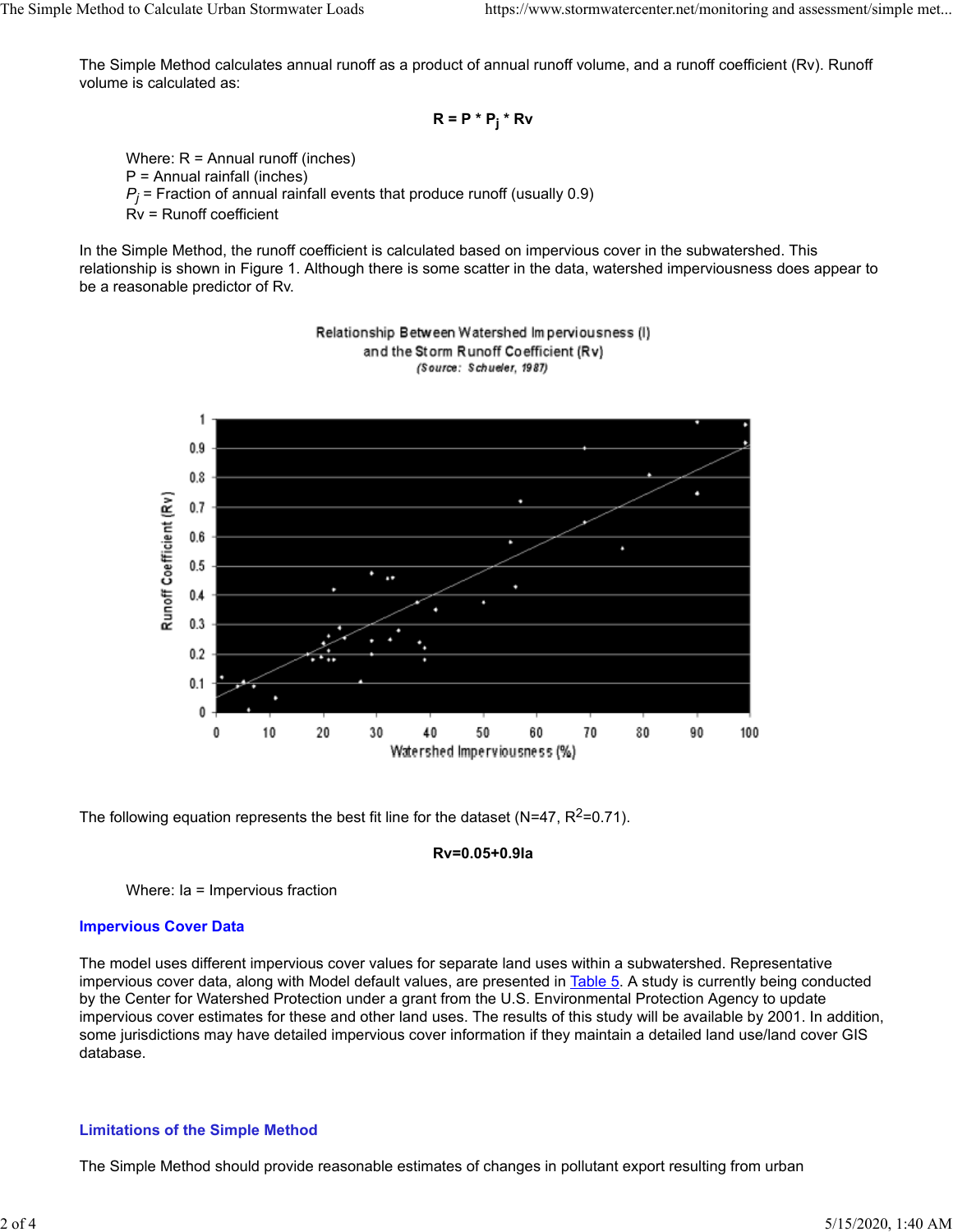development activities. However, several caveats should be kept in mind when applying this method.

The Simple Method is most appropriate for assessing and comparing the relative stormflow pollutant load changes of different land use and stormwater management scenarios. The Simple Method provides estimates of storm pollutant export that are probably close to the "true" but unknown value for a development site, catchment, or subwatershed. However, it is very important not to over emphasis the precision of the results obtained. For example, it would be inappropriate to use the Simple Method to evaluate relatively similar development scenarios (e.g., 34.3% versus 36.9% Impervious cover). The simple method provides a general planning estimate of likely storm pollutant export from areas at the scale of a development site, catchment or subwatershed. More sophisticated modeling may be needed to analyze larger and more complex watersheds.

In addition, the Simple Method only estimates pollutant loads generated during storm events. It does not consider pollutants associated with baseflow volume. Typically, baseflow is negligible or non-existent at the scale of a single development site, and can be safely neglected. However, catchments and subwatersheds do generate baseflow volume. Pollutant loads in baseflow are generally low and can seldom be distinguished from natural background levels (NVPDC, 1979). Consequently, baseflow pollutant loads normally constitute only a small fraction of the total pollutant load delivered from an urban area. Nevertheless, it is important to remember that the load estimates refer only to storm event derived loads and should not be confused with the total pollutant load from an area. This is particularly important when the development density of an area is low. For example, in a large low density residential subwatershed (Imp. Cover < 5%), as much as 75% of the annual runoff volume may occur as baseflow. In such a case, the annual baseflow nutrient load may be equivalent to the annual stormflow nutrient load.

## **References**

Aqua Terra Consultants. 1994. *Chambers Watershed HSPF Calibration*. Prepared by D.C. Beyerlein and J.T. Brascher. Thurston County Storm and Surface Water Program. Thurston County, WA.

Bannerman, R.; D. Owens; R. Dodds and N. Hornewer. 1993. "Sources of Pollutants in Wisconsin Stormwater." *Water Science and Technology*. 28(3-5): 241-259.

Barrett, M. and J. Malina. 1998. "Comparison of Filtration Systems and Vegetated Controls for Stormwater Treatment." *3rd International Conference on Diffuse Pollution*: August 31-September 4, 1998. Scottish Environment Protection Agency. Edinburg, Scotland.

Caraco, D. and T. Schueler. 1999. "Stormwater Strategies for Arid and Semi-Arid Watersheds." *Watershed Protection Techniques*. 3(3): 695-706.

City of Olympia Public Works Department (COPWD). 1995. *Impervious Surface Reduction Study*. Olympia, WA.

Claytor, R. and T. Schueler. 1996. *Design of Stormwater Filtering Systems*. Center for Watershed Protection. Ellicott City, MD.

Driscoll, E. 1986. Lognormality of Point and Non-Point Source Pollution Concentrations*. Engineering Foundation Conference*: June 23-27, 1986. Proceedings. Published by the American Society of Civil Engineers. New York, NY.

Gibb, A., B. Bennett, and A. Birkbeck. 1991. *Urban Runoff Quality and Treatment: A Comprehensive Review*. British Columbia Research Corporation. Vancover, B.C.

Kluiteneberg, E. 1994. *Determination of Impervious Area and Directly Connected Impervious Area*. Memo for the Wayne County Rouge Program Office. Detroit, MI.

Northern Virginia Planning District Commission (NVPDC). 1980. *Guidebook for Screening Urban Nonpoint Pollution Management Strategies*. Northern Virginia Planning District Commission. Falls Church, VA.

Pitt, R. 1998. "Epidemiology and Stormwater Managment." *Stormwater Quality Management*. CRC /Lewis Publishers. New York, NY.

Schueler, T. 1999. "Microbes and Urban Watersheds." *Watershed Protection Techniques*. 3(1): 551-596.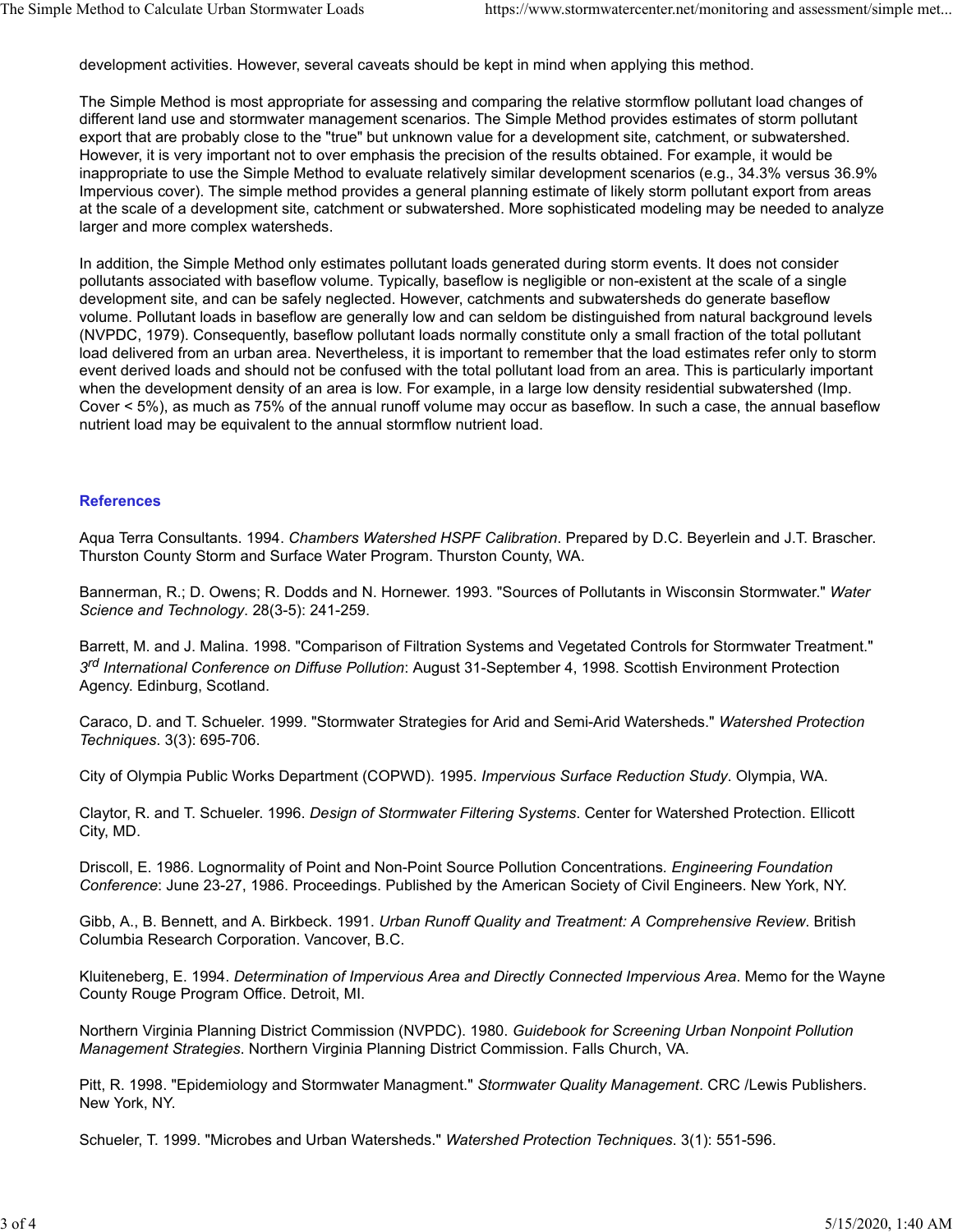Schueler, T. 1987. *Controlling Urban Runoff: A Practical Manual for Planning and Designing Urban Best Management Practices*. MWCOG. Washington, D.C.

Shelley, P., and D. Gaboury. "Estimation of Pollution from Highway Runoff - Initial Results." *Engineering Foundation Conference*: June 23-27, 1986. Proceedings. Published by the American Society of Civil Engineers. New York, NY.

Smullen, J., and K. Cave.1998. "Updating the U.S. Nationwide Urban Runoff Quality Database." *3rd International Conference on Diffuse Pollution*: August 31 - September 4, 1998. Scottish Environment Protection Agency. Edinburg, Scotland.

Steuer, J., W. Selbig, N. Hornewer, and J. Prey. 1997. "Sources of Contamination in an Urban Basin in Marquette, Michigan and an Analysis of Concentrations, Loads, and Data Quality." U.S. Geological Survey, *Water-Resources Investigations Report 97-4242.*

United States Department of Agriculture (USDA). Natural Resources Conservation Service (NRCS). 1986. *Technical Release 55: Urban Hydrology for Small Watersheds, 2nd Edition*. Washington, D.C.

United States Environmental Protection Agency. 1983. *Final Report. Results of the Nationwide Urban Runoff Project*. Washington, DC.

Whalen, P., and M. Cullum. 1989. *An Assessment of Urban Land Use/Stormwater Runoff Quality Relationships and Treatment Efficiencies of Selected Stormwater Management Systems.* South Florida Management District Resource Planning Department, Water Quality Division. Technical Publication 88-9.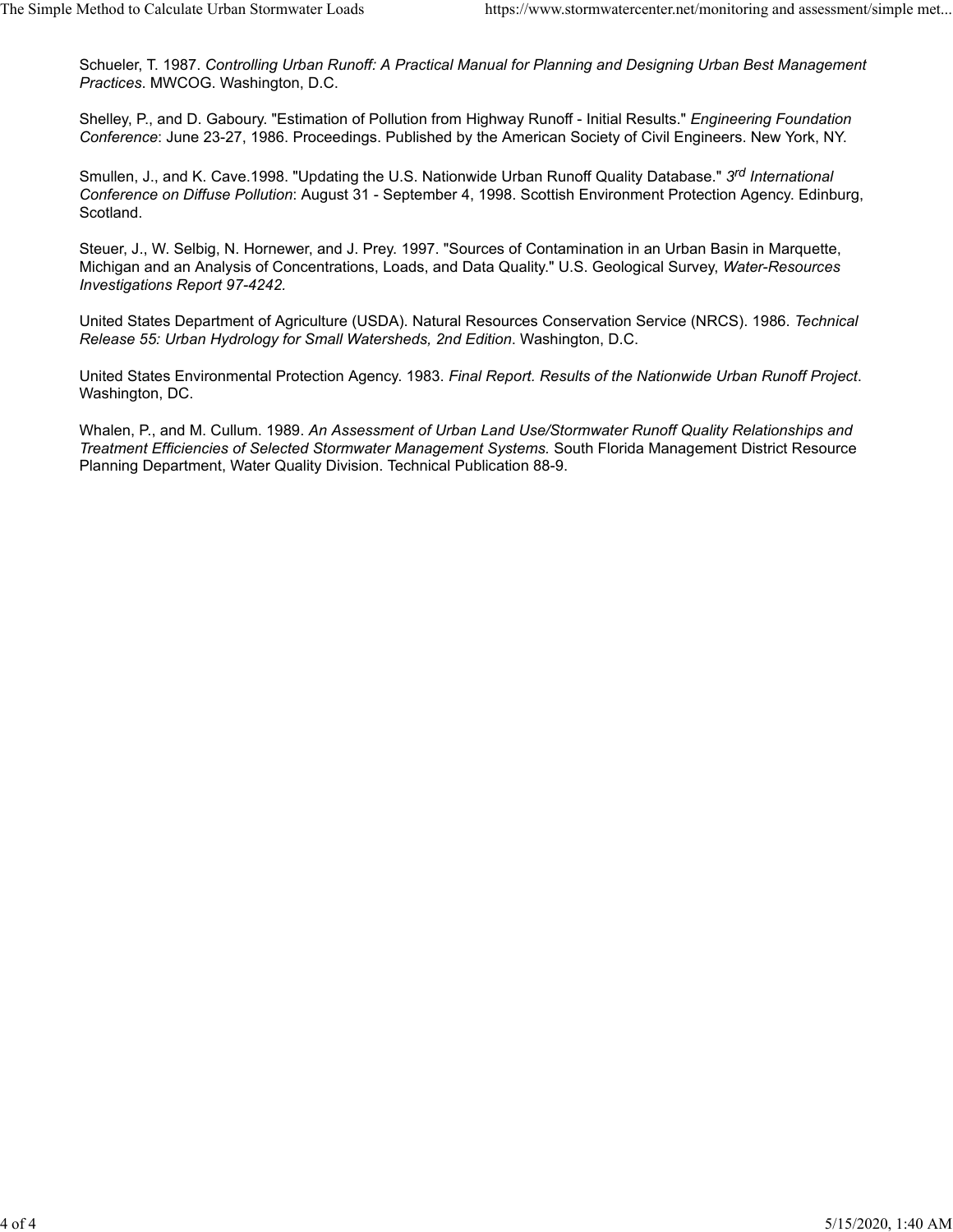|                                                          | Table 1: Pollutant Concentrations by Land Use: Total Suspended Solids (mg/l) |                                           |     |     |                                                                                                                                                                                                                                                                                                                                                                                                                                                                                                                                                                                                                                                                                                         |  |  |  |  |  |
|----------------------------------------------------------|------------------------------------------------------------------------------|-------------------------------------------|-----|-----|---------------------------------------------------------------------------------------------------------------------------------------------------------------------------------------------------------------------------------------------------------------------------------------------------------------------------------------------------------------------------------------------------------------------------------------------------------------------------------------------------------------------------------------------------------------------------------------------------------------------------------------------------------------------------------------------------------|--|--|--|--|--|
|                                                          |                                                                              | <b>Land Use</b>                           |     |     |                                                                                                                                                                                                                                                                                                                                                                                                                                                                                                                                                                                                                                                                                                         |  |  |  |  |  |
| <b>Source</b>                                            |                                                                              | Residential Commercial Roadway Industrial |     |     | <b>Notes</b>                                                                                                                                                                                                                                                                                                                                                                                                                                                                                                                                                                                                                                                                                            |  |  |  |  |  |
| Schueler,<br>1987 mean                                   | 100 <sup>1</sup>                                                             |                                           |     |     | This value reflects an estimate based on 25 data points<br>from a wide range of watershed sizes. Data reflect<br>instream concentrations. A small watershed size (i.e., 10<br>acres) was assumed to minimize the influence of the<br>channel erosion component.                                                                                                                                                                                                                                                                                                                                                                                                                                         |  |  |  |  |  |
| Gibb et al.,<br>1991 mean                                | 150                                                                          |                                           | 220 |     | These values represent recommended estimates for<br>planning purposes and are based on an analysis of<br>$ $ mean concentrations from over 13 studies from the US $\,$<br>and British Columbia.                                                                                                                                                                                                                                                                                                                                                                                                                                                                                                         |  |  |  |  |  |
| Smullen<br>and Cave,<br>1998<br>median                   | 55                                                                           | 55                                        | 55  | 55  | This study probably represents the most comprehensive<br>data set, with 3,047 event samples being included from<br>across the nation. Data includes pooled NURP, USGS,<br>$ $ and NPDES sources. The value is a median of EMCs<br>and applies to general urban runoff (i.e., mixed land<br>uses). The low concentration relative to other data can<br>be attributed to the fact that, while NURP data represent<br>small watersheds where channel erosion may play a role,<br>NPDES data are collected as "end of the pipe"<br>concentrations for very small drainage areas of a uniform<br>land use. The NPDES concentrations were<br>approximately 70% lower than concentrations from<br>NURP or USGS |  |  |  |  |  |
| US EPA,<br>1983<br>median                                | 101                                                                          | 69                                        |     |     | These values represent NURP data for residential and<br>$ $ commercial land use. NURP data were collected in the<br>early 1980s in over 28 different metropolitan areas<br>across the US.                                                                                                                                                                                                                                                                                                                                                                                                                                                                                                               |  |  |  |  |  |
| Claytor and<br>Schueler,<br>1996                         |                                                                              |                                           | 142 | 124 | The roadway value is the un-weighted mean of 8 studies<br>conducted by the FHWA. The industrial value is the<br>mean value from 6 storms monitored at a heavy<br>industrial site in Auckland, NZ.                                                                                                                                                                                                                                                                                                                                                                                                                                                                                                       |  |  |  |  |  |
| Barrett and<br>Malina,<br>1998                           |                                                                              |                                           | 173 |     | This data reflects a study of vegetative swales treating<br>highway runoff in Austin, TX. Value represents average<br>of the mean inflow concentrations measured at 2 sites.<br>Data were collected over 34 storm events.                                                                                                                                                                                                                                                                                                                                                                                                                                                                               |  |  |  |  |  |
| Caraco<br>and<br>Schueler<br>(1999).<br>Arid<br>Climates | 242                                                                          | 242                                       | 242 | 242 | This value represents an average of EMC data collected<br>from 3 arid climate locales (Phoenix, Boise, and Denver).<br>A total of 90 data points are used, with each site having<br>at least 16 data points. Value applies to general urban<br>runoff (i.e., mixed land uses).                                                                                                                                                                                                                                                                                                                                                                                                                          |  |  |  |  |  |
| Driscoll,<br>1986                                        |                                                                              |                                           | 242 |     | This value is the average of 4 median EMCs collected<br>from highway sites in Nashville, Denver, Milwaukee, and<br>Harrisburg. A total of 93 data points were used to<br>develop value, with each site having at least 16 data<br>points.                                                                                                                                                                                                                                                                                                                                                                                                                                                               |  |  |  |  |  |
| Shelley<br>and<br>Gaboury,<br>1986                       |                                                                              |                                           | 220 |     | This value is the median value of 8 highway studies from<br>across the US. Some of the data from the Driscoll study<br>(1986) is included.                                                                                                                                                                                                                                                                                                                                                                                                                                                                                                                                                              |  |  |  |  |  |
| Whalen<br>and<br>Cullum,<br>1988                         | 228                                                                          | 168                                       |     | 108 | These data are from an assessment of urban runoff<br>quality that looked at NURP and State of Florida data.<br>The NURP data are presented. Residential and<br>commercial values are mean values for specified land                                                                                                                                                                                                                                                                                                                                                                                                                                                                                     |  |  |  |  |  |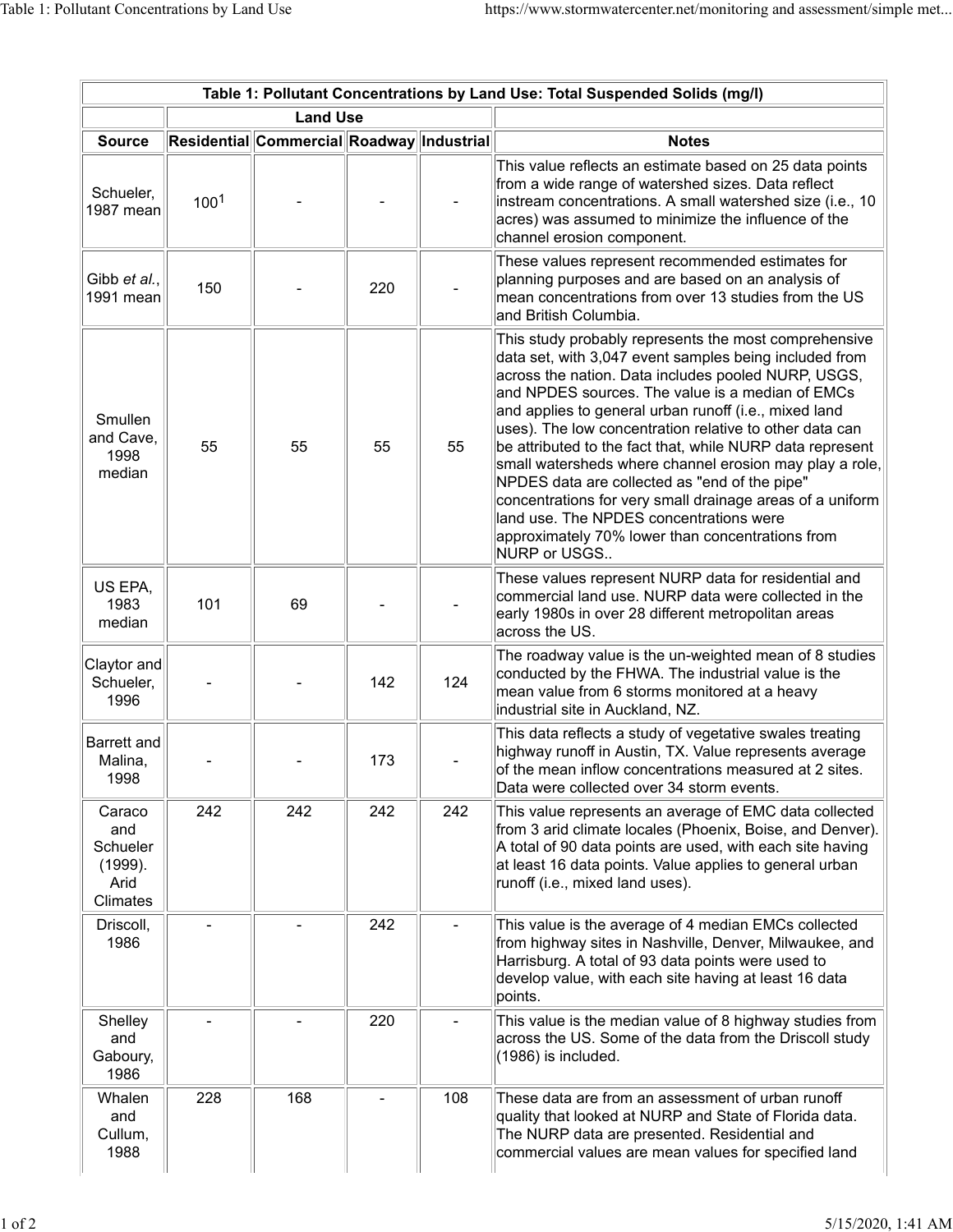|                                                                                                                                                                                                                                                  |     |    |     |     | uses and reflect between 200 and 1,100 sampling events<br>depending on the parameter and land use. Industrial<br>values are from 4 NURP sites and generally represent<br>light industrial land use. |  |  |  |
|--------------------------------------------------------------------------------------------------------------------------------------------------------------------------------------------------------------------------------------------------|-----|----|-----|-----|-----------------------------------------------------------------------------------------------------------------------------------------------------------------------------------------------------|--|--|--|
| <b>Model</b><br><b>Default</b><br>Value <sup>2</sup>                                                                                                                                                                                             | 100 | 75 | 150 | 120 |                                                                                                                                                                                                     |  |  |  |
| 1: Concentration based on a 10-acre drainage area<br>• The model default values represent best professional judgement, and give additional weight to studies<br>conducted at a national level. Data do not incorporate studies on arid climates. |     |    |     |     |                                                                                                                                                                                                     |  |  |  |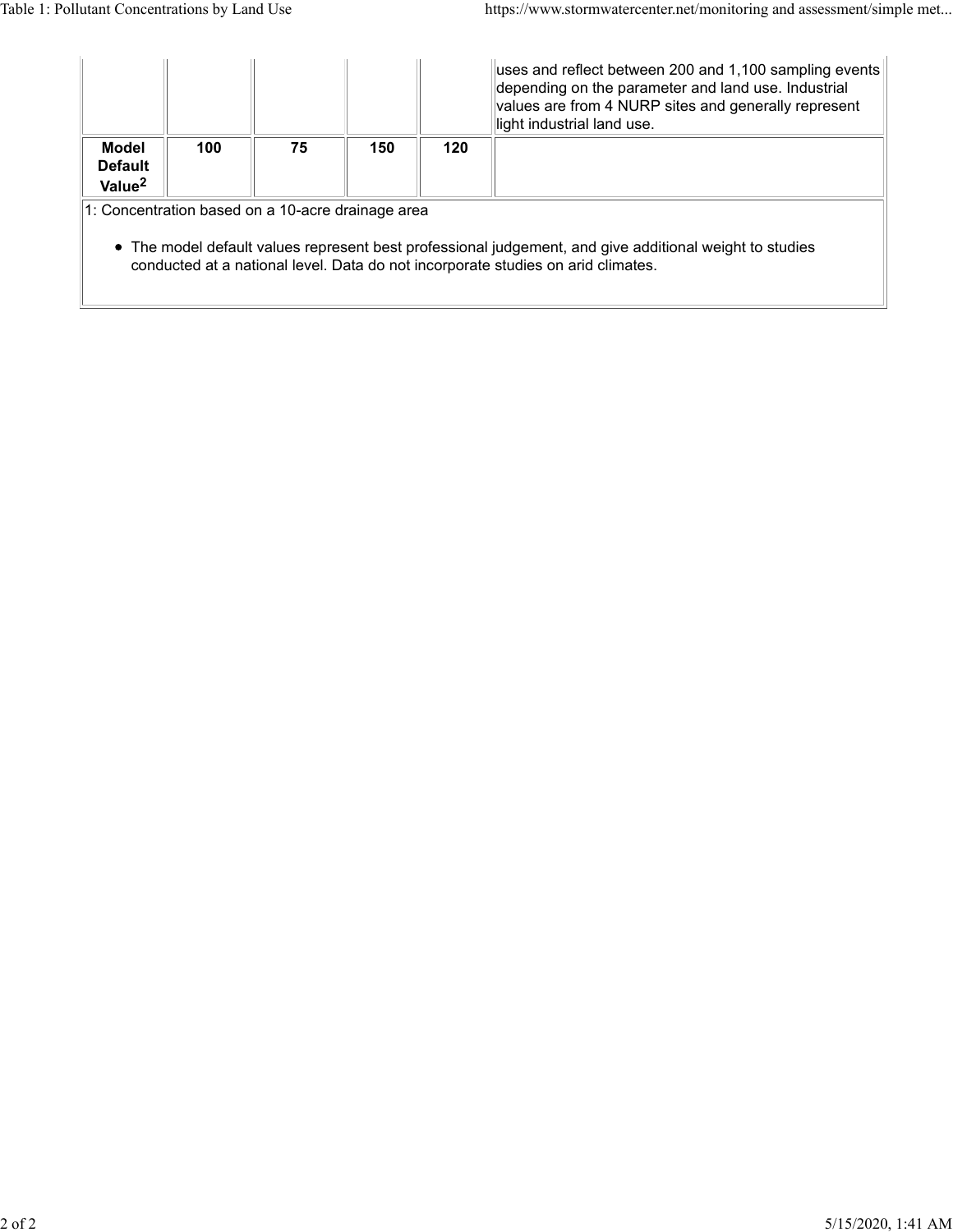| Table 2. Pollutant Concentrations by Land Use: Total Phosphorus (mg/l)                                                                                                                       |      |                                           |      |      |                                                                                                                                                                                                                                                                                                                                                                                                                                          |  |  |  |
|----------------------------------------------------------------------------------------------------------------------------------------------------------------------------------------------|------|-------------------------------------------|------|------|------------------------------------------------------------------------------------------------------------------------------------------------------------------------------------------------------------------------------------------------------------------------------------------------------------------------------------------------------------------------------------------------------------------------------------------|--|--|--|
| <b>Land Use</b>                                                                                                                                                                              |      |                                           |      |      |                                                                                                                                                                                                                                                                                                                                                                                                                                          |  |  |  |
| <b>Source</b>                                                                                                                                                                                |      | Residential Commercial Roadway Industrial |      |      | <b>Notes</b>                                                                                                                                                                                                                                                                                                                                                                                                                             |  |  |  |
| Schueler,<br>1987 mean                                                                                                                                                                       | 0.26 |                                           | 0.59 |      | These values are taken from a Washington DC NURP<br>study in 1980-81. At least 27 storm events were sampled<br>at multiple sites within the specified land use.                                                                                                                                                                                                                                                                          |  |  |  |
| Gibb et al.,<br>1991 mean                                                                                                                                                                    | 0.33 |                                           | 0.59 |      | These values represent recommended estimates for<br>planning purposes and are based on analysis of mean<br>concentrations from over 13 studies from the US and<br>British Columbia.                                                                                                                                                                                                                                                      |  |  |  |
| Smullen<br>and Cave,<br>1998<br>median                                                                                                                                                       | 0.26 | 0.26                                      | 0.26 | 0.26 | This study probably represents the most comprehensive<br>data set, with 3,047 event samples being included from<br>across the nation. The data includes pooled NURP,<br>USGS, and NPDES sources. The value is a median of<br>EMCs and applies to general urban runoff (i.e., mixed<br>land uses).                                                                                                                                        |  |  |  |
| US EPA,<br>1983<br>median                                                                                                                                                                    | 0.38 | 0.201                                     |      |      | These values represent NURP data for residential and<br>commercial land use. NURP data were collected in the<br>early 1980s in over 28 different metropolitan areas<br>across the US.                                                                                                                                                                                                                                                    |  |  |  |
| Barrett and<br>Malina,<br>1998                                                                                                                                                               |      |                                           | 0.4  |      | This data reflects a study of vegetative swales treating<br>highway runoff in Austin, TX. Value represents average<br>of the mean inflow concentrations measured at 2 sites.<br>Data were collected over 34 storm events.                                                                                                                                                                                                                |  |  |  |
| Caraco and<br>Schueler,<br>1999                                                                                                                                                              | 0.65 | 0.65                                      | 0.65 | 0.65 | This value represents an average of EMC data collected<br>from 3 arid climate locales (Phoenix, Boise, and Denver).<br>A total of 90 data points are used, with each site having<br>at least 16 data points. The value applies to general<br>urban runoff (i.e., mixed land uses).                                                                                                                                                       |  |  |  |
| Whalen<br>and<br>Cullum,<br>1988                                                                                                                                                             | 0.62 | 0.29                                      |      | 0.42 | These data are from an assessment of urban runoff<br>quality that looked at NURP and State of Florida data.<br>The NURP data summaries are what is shown.<br>Residential and commercial values are mean values for<br>specified land uses and reflect between 200 and 1,100<br>sampling events depending on the parameter and land<br>use. Industrial values are from 4 NURP sites and<br>generally represent light industrial land use. |  |  |  |
| <b>Model</b><br><b>Default</b><br><b>Value</b>                                                                                                                                               | 0.4  | 0.2                                       | 0.5  | 0.4  |                                                                                                                                                                                                                                                                                                                                                                                                                                          |  |  |  |
| 1: The model default values represent best professional judgement, and give additional weight to studies conducted at<br>a national level. Data do not incorporate studies on arid climates. |      |                                           |      |      |                                                                                                                                                                                                                                                                                                                                                                                                                                          |  |  |  |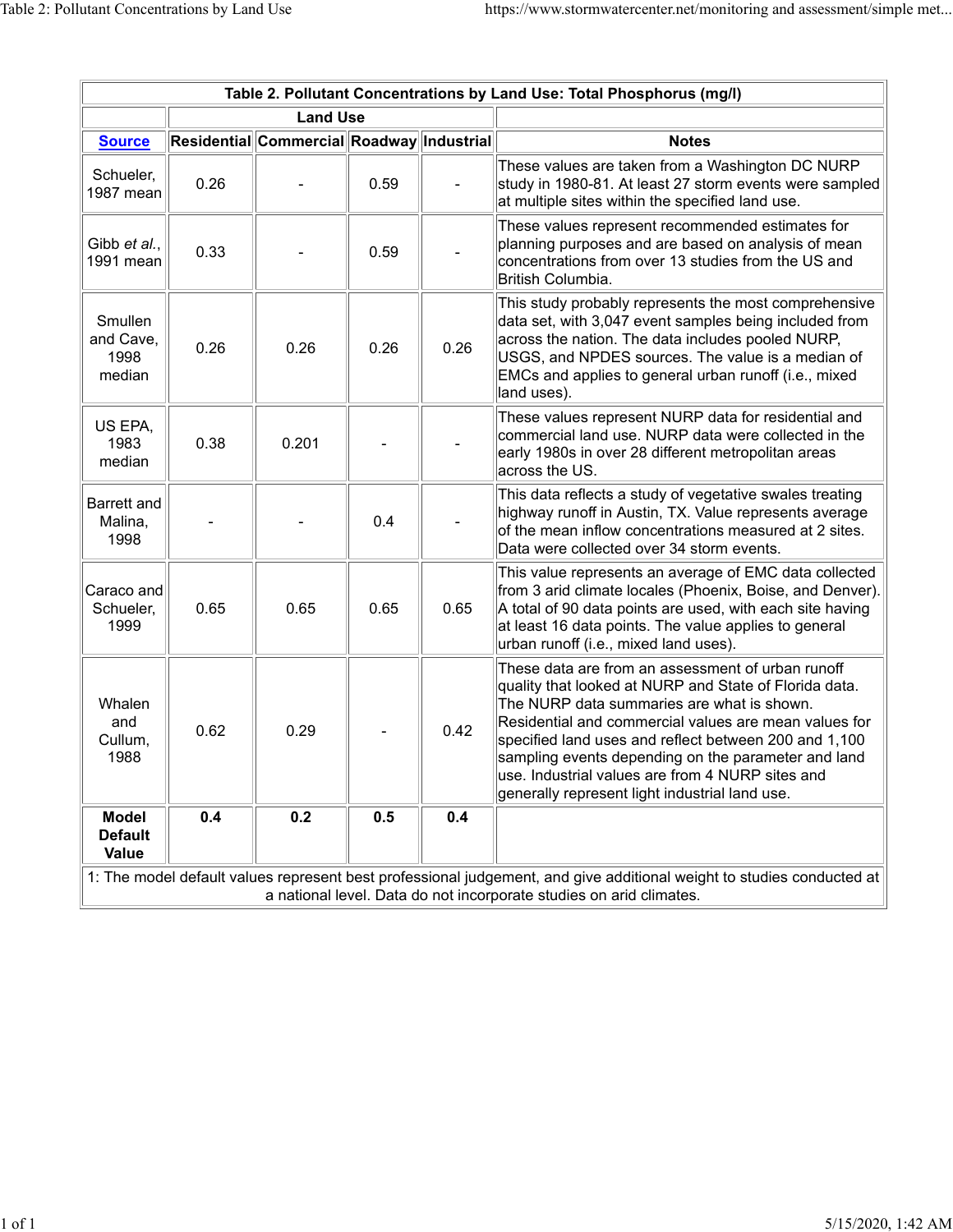| Table 3. Pollutant Concentrations by Land Use: Total Nitrogen (mg/l)                                                                                                                         |      |                                           |      |      |                                                                                                                                                                                                                                                                                                                                                                                                                                           |  |  |  |
|----------------------------------------------------------------------------------------------------------------------------------------------------------------------------------------------|------|-------------------------------------------|------|------|-------------------------------------------------------------------------------------------------------------------------------------------------------------------------------------------------------------------------------------------------------------------------------------------------------------------------------------------------------------------------------------------------------------------------------------------|--|--|--|
| <b>Land Use</b>                                                                                                                                                                              |      |                                           |      |      |                                                                                                                                                                                                                                                                                                                                                                                                                                           |  |  |  |
| <b>Source</b>                                                                                                                                                                                |      | Residential Commercial Roadway Industrial |      |      | <b>Notes</b>                                                                                                                                                                                                                                                                                                                                                                                                                              |  |  |  |
| Schueler,<br>1987 mean                                                                                                                                                                       | 2.0  | 2.17                                      |      |      | These values are taken from a Washington DC NURP<br>study in 1980-81. At least 27 storm events were<br>sampled at multiple sites within the specified land use.                                                                                                                                                                                                                                                                           |  |  |  |
| Gibb et al.,<br>1991 mean                                                                                                                                                                    | 1.5  |                                           | 2.72 |      | These values represent recommended estimates for<br>planning purposes and are based on analysis of mean<br>concentrations from over 13 studies from the US and<br>British Columbia.                                                                                                                                                                                                                                                       |  |  |  |
| Smullen and<br>Cave, 1998<br>median                                                                                                                                                          | 2.0  | 2.0                                       | 2.0  | 2.0  | This study probably represents the most comprehensive<br>data set, with 3,047 event samples being included from<br>across the nation. The data includes pooled NURP,<br>USGS, and NPDES sources. The value is a median of<br>EMCs and applies to general urban runoff (i.e., mixed<br>land uses).                                                                                                                                         |  |  |  |
| US EPA,<br>1983<br>median                                                                                                                                                                    | 2.6  | 1.75                                      |      |      | These values represent NURP data for residential and<br>commercial land use. NURP data were collected in the<br>early 1980s in over 28 different metropolitan areas<br>across the US.                                                                                                                                                                                                                                                     |  |  |  |
| Barrett and<br>Malina,<br>1998                                                                                                                                                               |      |                                           | 3.48 |      | This data reflects a study of vegetative swales treating<br>highway runoff in Austin, TX. Value represents average<br>of the mean inflow concentrations measured at 2 sites.<br>Data were collected over 34 storm events.                                                                                                                                                                                                                 |  |  |  |
| Caraco and<br>Schueler<br>(1999). Arid<br>Climates                                                                                                                                           | 4.06 | 4.06                                      | 4.06 | 4.06 | This value represents an average of EMC data<br>collected from 3 arid climate locales (Phoenix, Boise,<br>and Denver). A total of 90 data points are used, with<br>each site having at least 16 data points. The value<br>applies to general urban runoff (i.e., mixed land uses).                                                                                                                                                        |  |  |  |
| Whalen and<br>Cullum,<br>1988                                                                                                                                                                | 2.03 | 2.3                                       |      | 2.53 | These data are from an assessment of urban runoff<br>quality that looked at NURP and State of Florida data.<br>The NURP data summaries are what is shown.<br>Residential and commercial values are mean values for<br>specified land uses and reflect between 200 and 1,100<br>sampling events depending on the parameter and land<br>luse. Industrial values are from 4 NURP sites and<br>generally represent light industrial land use. |  |  |  |
| <b>Model</b><br>default<br>Value <sup>1</sup>                                                                                                                                                | 2.2  | 2.0                                       | 3.0  | 2.5  |                                                                                                                                                                                                                                                                                                                                                                                                                                           |  |  |  |
| 1: The model default values represent best professional judgement, and give additional weight to studies conducted at<br>a national level. Data do not incorporate studies on arid climates. |      |                                           |      |      |                                                                                                                                                                                                                                                                                                                                                                                                                                           |  |  |  |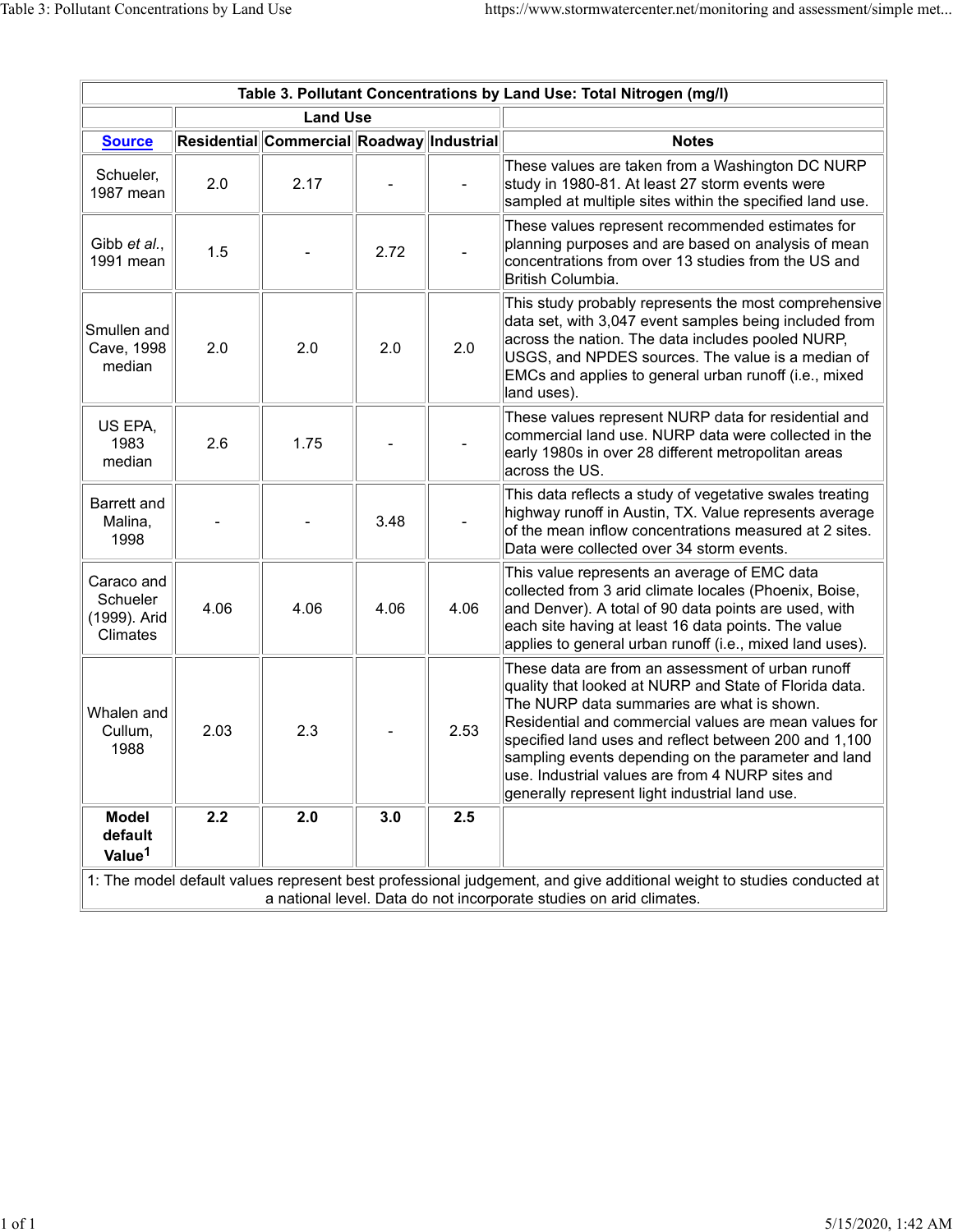| <b>Pollutant</b> | New Suburban NURP<br><b>Sites</b><br>(Wash., DC) | <b>Older Urban</b><br><b>Areas</b><br>(Baltimore) | <b>Central Business</b><br><b>District</b><br>(Wash., DC) | <b>National</b><br><b>NURP</b><br><b>Study</b><br>Average | <b>Hardwood</b><br><b>Forest</b><br>(N. Virginia) | <b>National</b><br>Urban<br>Highway<br>Runoff |
|------------------|--------------------------------------------------|---------------------------------------------------|-----------------------------------------------------------|-----------------------------------------------------------|---------------------------------------------------|-----------------------------------------------|
| Phosphorus       |                                                  |                                                   |                                                           |                                                           |                                                   |                                               |
| Total            | 0.26                                             | 1.08                                              |                                                           | 0.46                                                      | 0.15                                              |                                               |
| Ortho            | 0.12                                             | 0.26                                              | 1.01                                                      |                                                           | 0.02                                              |                                               |
| Soluble          | 0.16                                             | ÷,                                                |                                                           | 0.16                                                      | 0.04                                              | 0.59                                          |
| Organic          | 0.10                                             | 0.82                                              | $\overline{\phantom{a}}$                                  | 0.13                                                      | 0.11                                              | $\overline{\phantom{a}}$                      |
| Nitrogen         |                                                  |                                                   |                                                           |                                                           |                                                   |                                               |
| Total            | 2.00                                             | 13.6                                              | 2.17                                                      | 3.31                                                      | 0.78                                              | $\blacksquare$                                |
| Nitrate          | 0.48                                             | 8.9                                               | 0.84                                                      | 0.96                                                      | 0.17                                              |                                               |
| Ammonia          | 0.26                                             | 1.1                                               | $\blacksquare$                                            | $\blacksquare$                                            | 0.07                                              | $\blacksquare$                                |
| Organic          | 1.25                                             | $\overline{\phantom{0}}$                          |                                                           |                                                           | 0.54                                              |                                               |
| <b>TKN</b>       | 1.51                                             | 7.2                                               | 1.49                                                      | 2.35                                                      | 0.61                                              | 2.72                                          |
| <b>COD</b>       | 35.6                                             | 163.0                                             |                                                           | 90.8                                                      | >40.0                                             | 124.0                                         |
| BOD (5 day)      | 5.1                                              | $\overline{\phantom{0}}$                          | 36.0                                                      | 11.9                                                      |                                                   |                                               |
| <b>Metals</b>    |                                                  |                                                   |                                                           |                                                           |                                                   |                                               |
| Zinc             | 0.037                                            | 0.397                                             | 0.250                                                     | 0.176                                                     |                                                   | 0.380                                         |
| Lead             | 0.018                                            | 0.389                                             | 0.370                                                     | 0.180                                                     |                                                   | 0.350                                         |
| Copper           |                                                  | 0.105                                             |                                                           | 0.047                                                     |                                                   |                                               |

# **Table 4. Urban "C" Values for Use With the Simple Method (mg/l)**